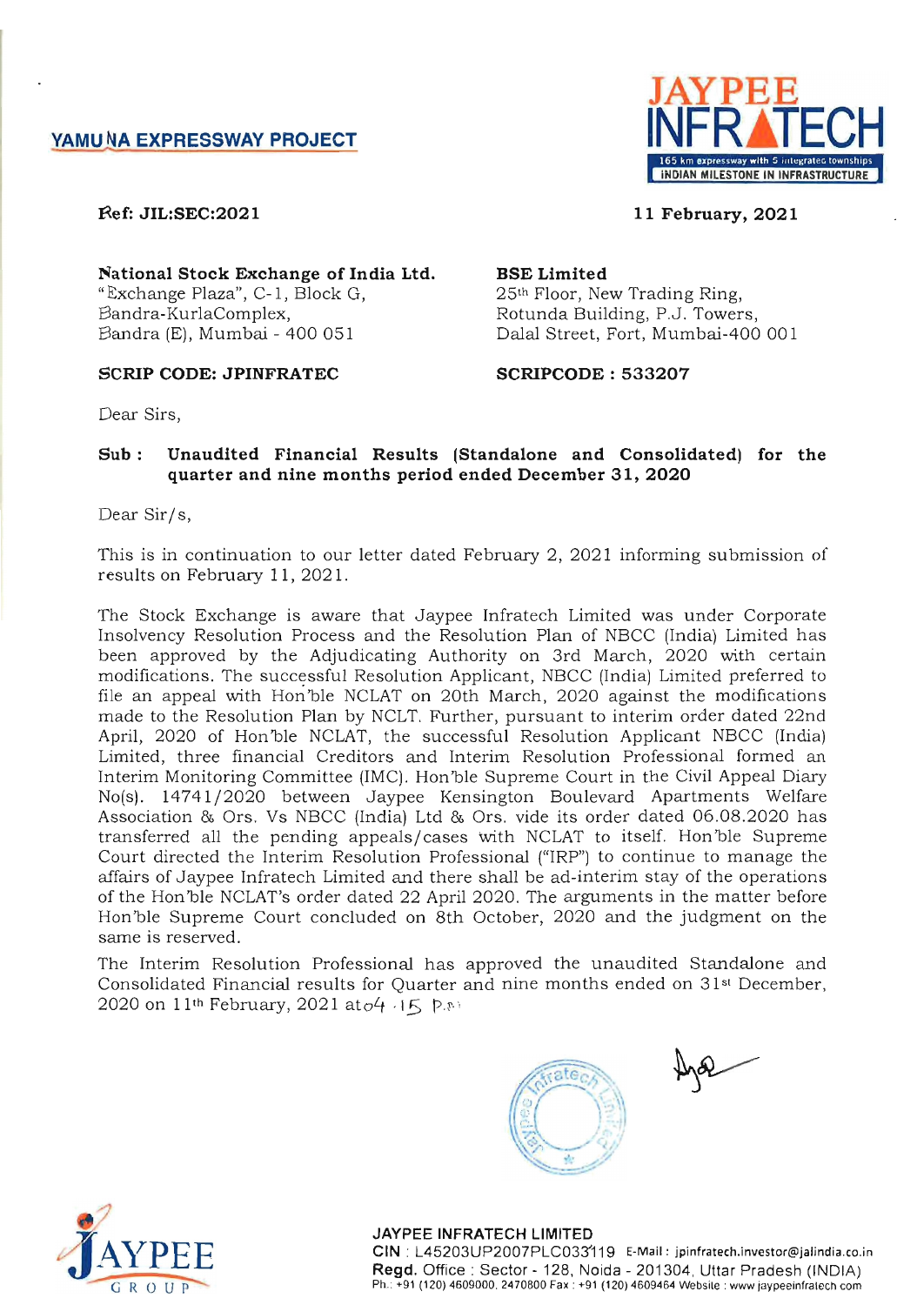In terms of Regulation 30, 33 & 52 and other applicable regulations of SEBI (Listing Obligations & Disclosure Requirements) Regulations, 2015 (the Regulations), we are submitting the following documents:-

- 1. Unaudited Financial Results (Standalone and Consolidated) for the quarter and nine months ended December 31,2020.
- 2. Limited Review Report of Statutory Auditors M/s Dass Gupta and Associates, Chartered Accountants.

In terms of the applicable provisions of SEBI (Listing Obligations and Disclosure Requirements) Regulations, 2015, the results are also being published in the newspapers and placed on Company's website www.jaypeeinfratech.com.

Kindly take the results on record.

Thanking you,

Yours faithfully, For **JAYPEE INFRATECH LIMITED** 



<sup>~</sup>**(Anuj Jain)** ~ **Interim Resolution Professional IP Registration no. IBBI/IPA-001/IP-P00142/2017-18/ lO306** 

Encl: As above.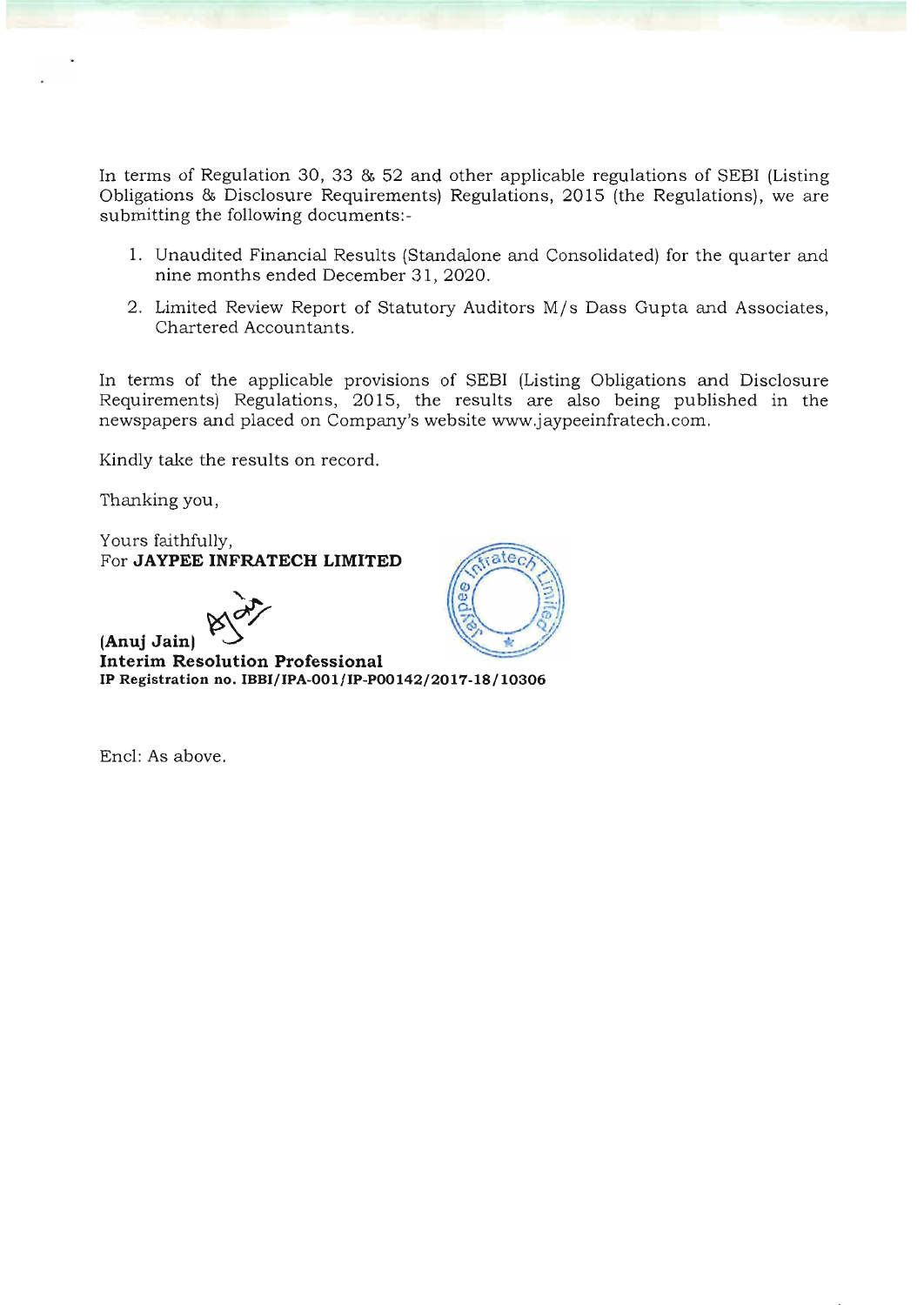## JAYPEE INFRATECH LIMITED Regd.Office: Sector -128, Noida-201304 (U.P.) CIN: L45203UP2007PLC033119 Ph: 91 (120) 4609000,2470800 Fax: 91 (120) 4609464 Email:jpinfratech.investor@jalindia.co.in Website: www.jaypeeinfratech.com

PART l-STATEMENT OF STANDALONE AND CONSOLIDATED UNAUDITED FINANCIAL RESULTS FOR THE QUARTER AND NINE MONTHS ENDED 31ST DECEMBER, 2020

|                |                                                                                                                            | <b>Standalone</b>    |                          |                                                      |                                               |                  |                          | Consolidated                       |                          |                          |                  |                   |                |
|----------------|----------------------------------------------------------------------------------------------------------------------------|----------------------|--------------------------|------------------------------------------------------|-----------------------------------------------|------------------|--------------------------|------------------------------------|--------------------------|--------------------------|------------------|-------------------|----------------|
|                |                                                                                                                            | <b>Quarter Ended</b> |                          |                                                      | <b>Nine Months Ended</b><br><b>Year Ended</b> |                  | <b>Quarter Ended</b>     |                                    |                          | <b>Nine Months Ended</b> |                  | <b>Year Ended</b> |                |
| S.No.          | <b>Particulars</b>                                                                                                         | 31.12.2020           | 30.09.2020               | 31.12.2019                                           | 31.12.2020                                    | 31.12.2019       | 31.03.2020               | 31.12.2020                         | 30.09.2020               | 31.12.2019               | 31.12.2020       | 31.12.2019        | 31.03.2020     |
|                |                                                                                                                            | <b>Unaudited</b>     | <b>Unaudited</b>         | <b>Unaudited</b>                                     | <b>Unaudited</b>                              | <b>Unaudited</b> | <b>Audited</b>           | <b>Unaudited</b>                   | <b>Unaudited</b>         | <b>Unaudited</b>         | <b>Unaudited</b> | <b>Unaudited</b>  | <b>Audited</b> |
|                | 1  Incorne<br>(a) Revenue from operations                                                                                  | 18,896               | 15,338                   | 23,242                                               | 42,298                                        | 1,27,015         | 1,58,487                 | 24,823                             | 20,040                   | 30,410                   | 55,300           | 1,49,395          | 1,87,713       |
|                | (b) Other Income                                                                                                           | 85                   | 77                       | 35                                                   | 169                                           | 153              | 272                      | 34                                 | 214                      | 80                       | 374              | 342               | 523            |
|                | <b>Total Income</b>                                                                                                        | 18,981               | 15,415                   | 23,277                                               | 42,467                                        | 1,27,168         | 1,58,759                 | 24,857                             | 20,254                   | 30,490                   | 55,674           | 1,49,737          | 1,88,236       |
| 2.             | <b>Expenses</b>                                                                                                            |                      |                          |                                                      |                                               |                  |                          |                                    |                          |                          |                  |                   |                |
|                | (a) Cost of Sales                                                                                                          | 7,621                | 7,336                    | 13,771                                               | 18,906                                        | 1,07,646         | 1,32,350                 | 8,945                              | 8,323                    | 15,340                   | 21,919           | 1,12,703          | 1,38,685       |
|                | (b) Employee Benefits Expense                                                                                              | 758                  | 771                      | 898                                                  | 2,216                                         | 2,631            | 3,493                    | 1,720                              | 1,766                    | 2,168                    | 5,122            | 6,614             | 8,776          |
|                | (c) Finance Costs                                                                                                          | 52,291               | 50,775                   | 45,787                                               | 1,51,185                                      | 1,30,984         | 1,78,623                 | 54,398                             | 52,783                   | 47,632                   | 1,57,349         | 1,36,470          | 1,86,190       |
|                | (d) Depreciation and Amortisation Expense                                                                                  | 1,579                | 1,165                    | 1,335                                                | 3,349                                         | 3,772            | 4,928                    | 2,414                              | 2,056                    | 2,410                    | 5,960            | 6,990             | 8,796          |
|                | (e) Other Expenses                                                                                                         | 1,509                | 1,846                    | 1,572                                                | 4,524                                         | 5,521            | 44,651                   | 4,616                              | 4,404                    | 5,635                    | 12,503           | 17,916            | 61,808         |
|                | Total Expenses (a:e)                                                                                                       | 63,758               | 61,893                   | 63,363                                               | 1,80,180                                      | 2,50,554         | 3,64,045                 | 72,093                             | 69,332                   | 73,185                   | 2,02,853         | 2,80,693          | 4,04,255       |
|                | 3. Profit/(Loss) before Exceptional Items and Tax (1-2)                                                                    | (44, 777)            | (46, 478)                | (40, 086)                                            | (1, 37, 713)                                  | (1, 23, 386)     | (2,05,286)               | (47, 236)                          | (49,078)                 | (42, 695)                | (1, 47, 179)     | (1, 30, 956)      | (2, 16, 019)   |
|                | 4 Exceptional Items (net)                                                                                                  |                      |                          | $\overline{\phantom{a}}$                             | $\sim$                                        |                  | $\overline{\phantom{a}}$ | $\overline{\phantom{a}}$           | $\overline{\phantom{a}}$ | $\overline{\phantom{0}}$ | $\sim$           |                   |                |
|                | 5. $ Profit  (Loss) before tax (3 + -4)$                                                                                   | (44, 777)            | (46, 478)                | (40, 086)                                            | (1, 37, 713)                                  | (1, 23, 386)     | (2,05,286)               | (47, 236)                          | (49, 078)                | (42, 695)                | (1, 47, 179)     | (1,30,956)        | (2, 16, 019)   |
|                | 6   Tax Expenses                                                                                                           |                      |                          |                                                      |                                               |                  |                          |                                    |                          |                          |                  |                   |                |
|                | (a) Current Tax for earlier period                                                                                         |                      | $\overline{\phantom{0}}$ | $\blacksquare$                                       | $\overline{a}$                                |                  | 8,990                    | $\sim$                             | $\overline{\phantom{a}}$ | $\overline{\phantom{a}}$ |                  |                   | 8,990          |
|                | (b) Deferred Tax<br><b>Total Tax Expenses</b>                                                                              |                      |                          | $\overline{\phantom{a}}$<br>$\overline{\phantom{a}}$ |                                               |                  | $\overline{a}$<br>8,990  | $\sim$<br>$\overline{\phantom{0}}$ | $\overline{a}$           |                          |                  |                   | 8,990          |
| $\overline{7}$ | Net movement in regulatory deferral account balances<br>related to profit or loss and the related deferred tax<br>movement |                      | $\sim$                   | $\overline{\phantom{a}}$                             |                                               |                  | $\overline{\phantom{a}}$ | $\overline{\phantom{a}}$           |                          |                          |                  |                   |                |
|                | 8 Net Profit/(Loss) after tax for the period from<br>continuing operations                                                 | (44, 777)            | (46, 478)                | (40, 086)                                            | (1, 37, 713)                                  | (1, 23, 386)     | (2, 14, 276)             | (47, 236)                          | (49, 078)                | (42, 695)                | (1, 47, 179)     | (1, 30, 956)      | (2, 25, 009)   |
|                | 9 Profit/(loss) from Discontinued Operations before Tax                                                                    |                      |                          |                                                      |                                               |                  | $\blacksquare$           |                                    |                          |                          |                  |                   |                |
|                | 10   Tax Expense of Discontinued Operations<br>11 Net Profit/(Loss) from Discontinued Operations after                     |                      |                          | $\overline{\phantom{a}}$                             |                                               |                  | ٠<br>٠                   |                                    |                          |                          |                  |                   |                |
|                | Tax (9-10)<br>12   Total Profit / (Loss) for the period                                                                    | (44, 777)            | (46, 478)                | (40, 086)                                            | (1, 37, 713)                                  | (1, 23, 386)     | (2, 14, 276)             | (47, 236)                          | (49,078)                 | (42, 695)                | (1, 47, 179)     | (1, 30, 956)      | (2, 25, 009)   |
|                | 13 Other Comprehensive Income Net of Taxes<br>a (i) Items that will not be reclassified to Profit and Loss                 | (1)                  | (1)                      | (1)                                                  | (3)                                           | (3)              | (4)                      | (21)                               | 17                       | (9)                      | (3)              | (21)              | (25)           |
|                | (ii) Income Tax relating to items that will not be<br>reclassified to Profit or Loss                                       |                      | $\sim$                   |                                                      |                                               |                  |                          | $\sim$                             |                          |                          |                  |                   |                |
|                | b (i) Items that will be reclassified to Profit and Loss                                                                   |                      |                          | $\overline{\phantom{a}}$                             |                                               |                  | $\sim$                   | $\overline{\phantom{a}}$           |                          |                          |                  |                   |                |
|                | (ii) Income tax relating to items that will be reclassified<br>to Profit or Loss                                           |                      |                          | $\overline{\phantom{a}}$                             |                                               |                  |                          |                                    |                          |                          |                  |                   |                |
|                | Total Other Comprehensive Income/(Loss) for the<br>period                                                                  | (1)                  | (1)                      | (1)                                                  | (3)                                           | (3)              | (4)                      | (21)                               | 17                       | (9)                      | (3)              | (21)              | (25)           |
|                | 14   Total Comprehensive Income for the period (12+13)<br>(Comprising Profit/(Loss) and Other Comprehensive                | (44, 778)            | (46, 479)                | (40, 087)                                            | (1, 37, 716)                                  | (1, 23, 389)     | (2, 14, 280)             | (47, 257)                          | (49,061)                 | (42, 704)                | (1, 47, 182)     | (1, 30, 977)      | (2, 25, 034)   |
|                | Income for the period                                                                                                      |                      | ~~                       |                                                      |                                               |                  |                          |                                    |                          |                          | 2M               |                   |                |
|                |                                                                                                                            |                      |                          |                                                      |                                               |                  |                          |                                    |                          |                          |                  |                   |                |

### $($ ₹ in lacs except shares & EPS)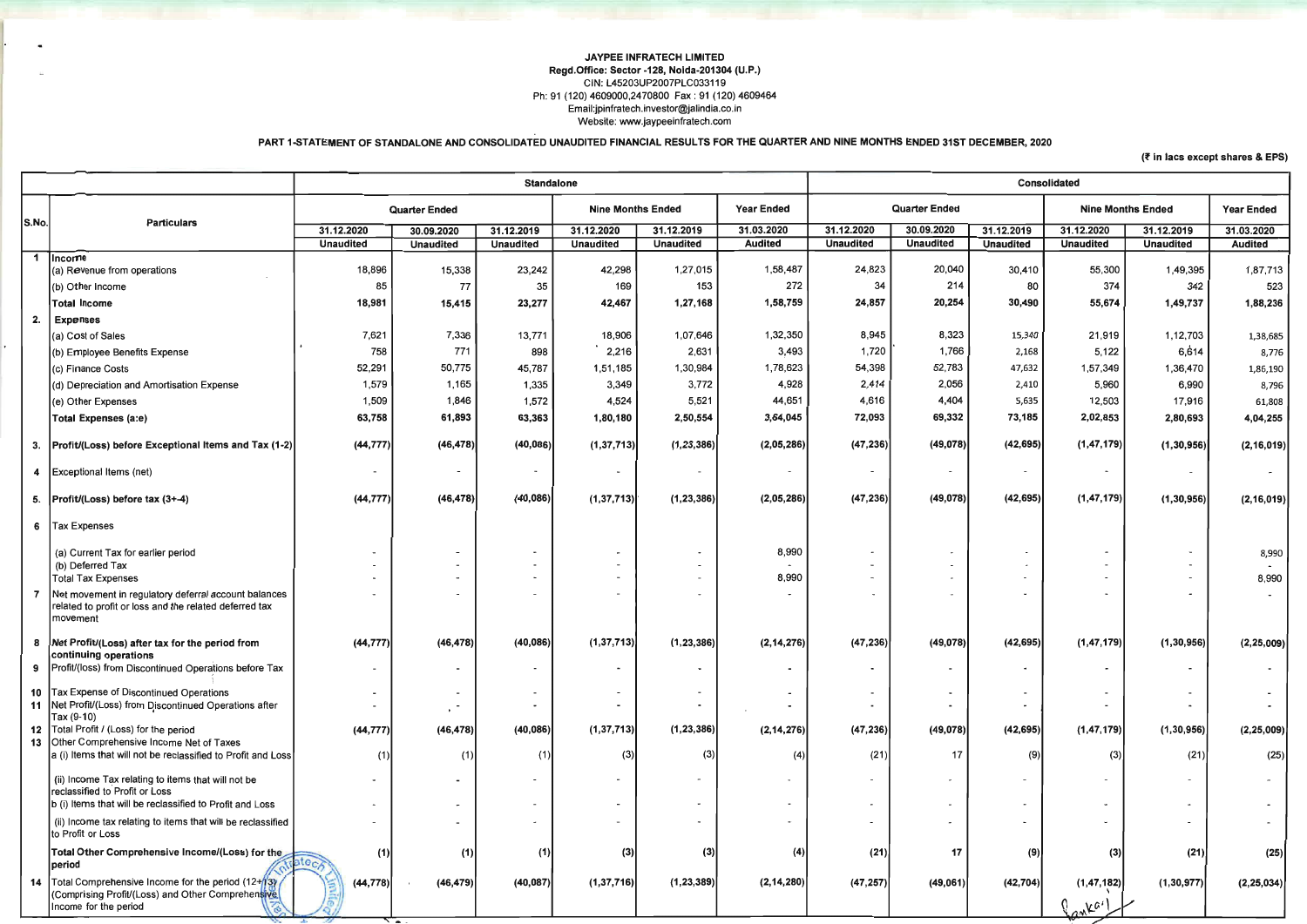|                                                                 |                                                                                            | <b>Standalone</b>    |                  |                          |                  |                  |                      | Consolidated     |                  |                          |                    |                   |                    |
|-----------------------------------------------------------------|--------------------------------------------------------------------------------------------|----------------------|------------------|--------------------------|------------------|------------------|----------------------|------------------|------------------|--------------------------|--------------------|-------------------|--------------------|
| S.No.                                                           | <b>Particulars</b>                                                                         | <b>Quarter Ended</b> |                  | <b>Nine Months Ended</b> |                  | Year Ended       | <b>Quarter Ended</b> |                  |                  | <b>Nine Months Ended</b> |                    | <b>Year Ended</b> |                    |
|                                                                 |                                                                                            | 31.12.2020           | 30.09.2020       | 31.12.2019               | 31.12.2020       | 31.12.2019       | 31.03.2020           | 31.12.2020       | 30.09.2020       | 31.12.2019               | 31.12.2020         | 31.12.2019        | 31.03.2020         |
|                                                                 |                                                                                            | <b>Unaudited</b>     | <b>Unaudited</b> | <b>Unaudited</b>         | <b>Unaudited</b> | <b>Unaudited</b> | <b>Audited</b>       | <b>Unaudited</b> | <b>Unaudited</b> | <b>Unaudited</b>         | <b>Unaudited</b>   | <b>Unaudited</b>  | <b>Audited</b>     |
|                                                                 | 15   Paid-Vp Equity Share Capital (Face Value of<br> ₹ 10/~each)                           | 1,38,893             | 1,38,893         | 1,38,893                 | 1,38,893         | 1,38,893         | 1,38,893             | 1,38,893         | 1,38,893         | 1,38,893                 | 1,38,893           | 1,38,893          | 1,38,893           |
|                                                                 | 16 Other Equity (excluding Revaluation Reserves)                                           |                      |                  |                          |                  |                  | (2,36,017)           |                  |                  |                          |                    |                   | (2,82,378)         |
|                                                                 | 17 (i) Eamings Per Share (before Extraordinary items) (of<br>₹ 10/-each) (not annualised): |                      |                  |                          |                  |                  |                      |                  |                  |                          |                    |                   |                    |
|                                                                 | - Basic (In ₹)<br>- Diluted (In ₹)                                                         | (3.22)<br>(3.22)     | (3.35)<br>(3.35) | (2.89)<br>(2.89)         | (9.92)<br>(9.92) | (8.88)<br>(8.88) | (15.43)<br>(15.43)   | (3.40)<br>(3.40) | (3.53)<br>(3.53) | (3.07)<br>(3.07)         | (10.60)<br>(10.60) | (9.43)<br>(9.43)  | (16.20)<br>(16.20) |
|                                                                 | (ii) Earnings Per Share (after extraordinary items) (of ₹<br>10/- each) (not annualised):  |                      |                  |                          |                  |                  |                      |                  |                  |                          |                    |                   |                    |
|                                                                 | - Basic (In ₹)                                                                             | (3.22)               | (3.35)           | (2.89)                   | (9.92)           | (8.88)           | (15.43)              | (3.40)           | (3.53)           | (3.07)                   | (10.60)            | (9.43)            | (16.20)            |
|                                                                 | - Diluted (In $\bar{z}$ )                                                                  | (3.22)               | (3.35)           | (2.89)                   | (9.92)           | (8.88)           | (15.43)              | (3.40)           | (3.53)           | (3.07)                   | (10.60)            | (9.43)            | (16.20)            |
|                                                                 |                                                                                            |                      |                  |                          |                  |                  |                      |                  |                  |                          |                    |                   |                    |
| Reporting of Segment wise Revenue, Results and Capital Employed |                                                                                            |                      |                  |                          |                  |                  |                      |                  |                  |                          |                    |                   |                    |

|                      | र III iacs<br><b>Consolidated</b>                    |                  |                                    |                  |                  |                  |                |  |  |
|----------------------|------------------------------------------------------|------------------|------------------------------------|------------------|------------------|------------------|----------------|--|--|
|                      |                                                      |                  | <b>Nine Months Ended</b>           | Year Ended       |                  |                  |                |  |  |
| S.No.                | <b>Particulars</b>                                   | 31.12.2020       | <b>Quarter Ended</b><br>30.09.2020 | 31.12.2019       | 31.12.2020       | 31.12.2019       | 31.03.2020     |  |  |
|                      |                                                      | <b>Unaudited</b> | <b>Unaudited</b>                   | <b>Unaudited</b> | <b>Unaudited</b> | <b>Unaudited</b> | <b>Audited</b> |  |  |
|                      | Segment Revenue (net sales/ income from each         |                  |                                    |                  |                  |                  |                |  |  |
| $\blacktriangleleft$ | segment)                                             |                  |                                    |                  |                  |                  |                |  |  |
| (a)                  | Yamuna Expressway Project                            | 18,981           | 15,415                             | 23,277           | 42,467           | 1,27,168         | 1,58,759       |  |  |
| (b)                  | Healthcare                                           | 5,876            | 4,839                              | 7,213            | 13,207           | 22,570           | 29,478         |  |  |
| (c)                  | Unallocated                                          |                  |                                    |                  |                  |                  |                |  |  |
|                      | Total                                                | 24,857           | 20,254                             | 30,490           | 55,674           | 1,49,738         | 1,88,237       |  |  |
|                      | Less : Inter Segment Revenue                         |                  |                                    |                  |                  |                  |                |  |  |
|                      | Net Sales/ Income from Operations                    | 24,857           | 20,254                             | 30,490           | 55,674           | 1,49,737         | 1,88,236       |  |  |
| $\overline{2}$       | Segment Results Profit (+) (Loss) (-) before tax and |                  |                                    |                  |                  |                  |                |  |  |
|                      | interest from each segment                           |                  |                                    |                  |                  |                  |                |  |  |
| (a)                  | Yamuna Expressway Project                            | 7,515            | 4,297                              | 5,700            | 13,473           | 7,598            | (26, 661)      |  |  |
| (b)                  | Healthcare                                           | (353)            | (592)                              | (763)            | (3,303)          | (2,084)          | (3, 168)       |  |  |
| (c)                  | Unallocated                                          |                  |                                    |                  |                  |                  |                |  |  |
|                      | Total                                                | 7,162            | 3,705                              | 4,937            | 10,170           | 5,514            | (29, 829)      |  |  |
|                      | ${\sf Less:}$                                        |                  |                                    |                  |                  |                  |                |  |  |
| (i)                  | <b>Finance Costs</b>                                 | 54,398           | 52,783                             | 47,632           | 1,57,349         | 1,36,470         | 1,86,190       |  |  |
| (ii)                 | Other Unallocated expenditure net off Unallocated    |                  |                                    |                  |                  |                  |                |  |  |
|                      | Income                                               |                  |                                    |                  |                  |                  |                |  |  |
|                      | Total Profit/(Loss) before Tax                       | (47, 236)        | (49,078)                           | (42, 695)        | (1, 47, 179)     | (1, 30, 956)     | (2, 16, 019)   |  |  |
|                      |                                                      |                  |                                    |                  |                  |                  |                |  |  |
| 3                    | <b>Segment Assets</b>                                |                  |                                    |                  |                  |                  |                |  |  |
| (a)                  | Yamuna Expressway Project                            | 22,82,692        | 22,77,959                          | 23, 16, 424      | 22,82,692        | 23, 16, 424      | 22,70,851      |  |  |
| (b)                  | Healthcare                                           | 85,724           | 86,379                             | 91,419           | 85,724           | 91,419           | 88,762         |  |  |
|                      | <b>Total Segment Assets</b>                          | 23,68,416        | 23,64,338                          | 24,07,843        | 23,68,416        | 24,07,843        | 23,59,613      |  |  |
| (c)                  | <b>Unallocated Assets</b>                            | 32,080           | 31,752                             | 5,263            | 32,080           | 5,263            | 32,864         |  |  |
|                      | <b>Net Segment Assets</b>                            | 24,00,496        | 23,96,090                          | 24, 13, 106      | 24,00,496        | 24, 13, 106      | 23,92,477      |  |  |
|                      |                                                      |                  |                                    |                  |                  |                  |                |  |  |
| 4                    | <b>Segment Liabilities</b>                           |                  |                                    |                  |                  |                  |                |  |  |
| (a)                  | Yamuna Expressway Project                            | 25,92,381        | 25,42,584                          | 23,69,781        | 25,92,381        | 23,69,781        | 24,42,513      |  |  |
| (b)                  | Healthcare                                           | 98,782           | 96,916                             | 92,754           | 98,782           | 92,754           | 93,449         |  |  |
|                      | <b>Total Segment Liabilities</b>                     | 26,91,163        | 26,39,500                          | 24,62,535        | 26,91,163        | 24,62,535        | 25,35,962      |  |  |
| (c)                  | <b>Unallocated Liabilities</b>                       |                  |                                    |                  |                  |                  |                |  |  |
|                      | <b>Net Seament Liabilities</b>                       | 26,91,163        | 26,39,500                          | 24,62,535        | 26,91,163        | 24,62,535        | 25, 35, 962    |  |  |

 $41<sup>2</sup>$ 

 $\overline{z}$  in lace

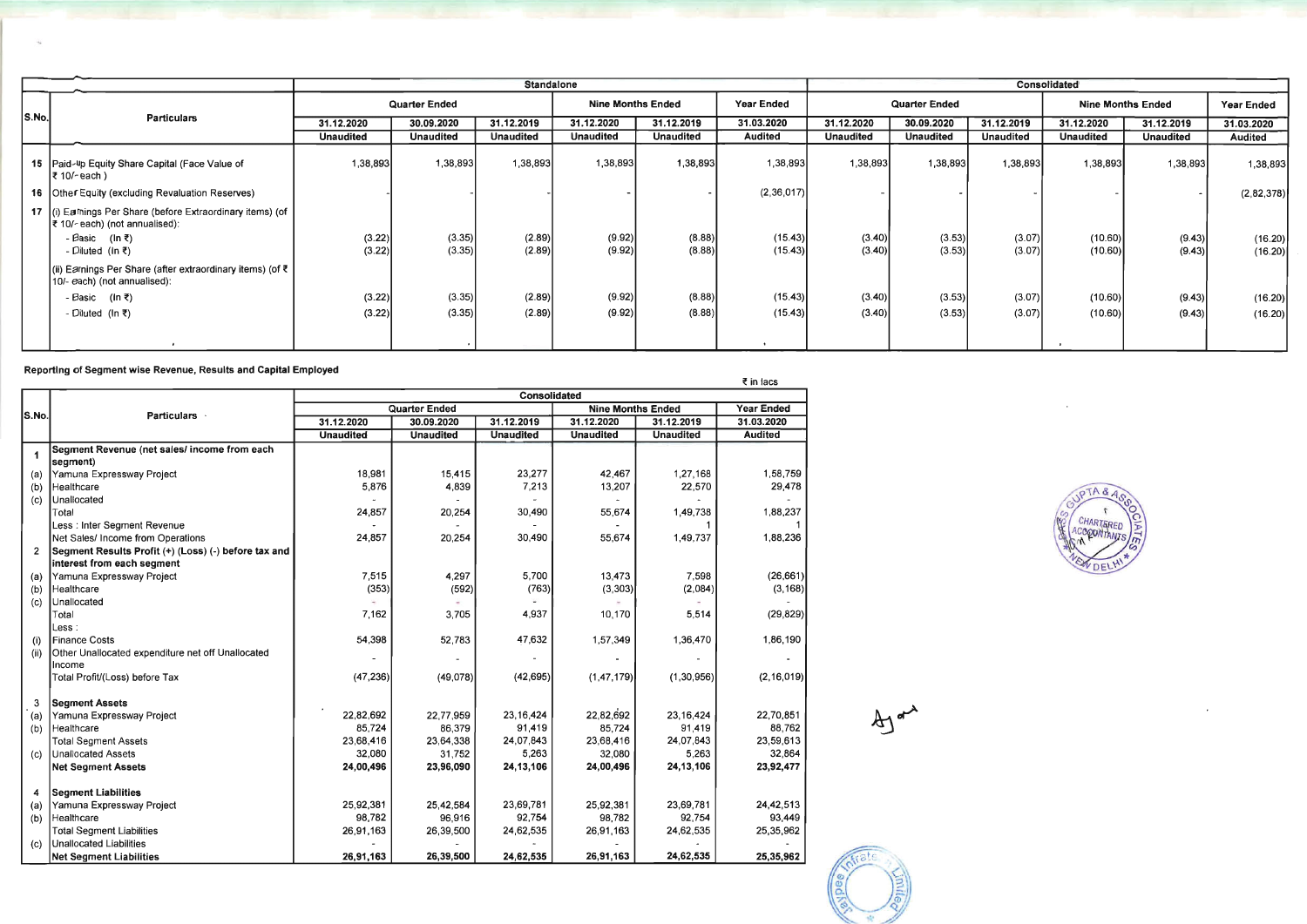# **Notes :**

- 1 The Standalone Results of the Company comprise of only one segment i.e. Yamuna Expressway Project, an integrated and indivisible project which inter-alia includes construction, operation and maintenance of Yamuna Expressway and rights for land development of 25 million sp. mtrs. along the expressway.
- 2 The Corporate Insolvency Resolution Process (CIRP) that was initiated against the Company on 09.08.2017 has since been concluded with approval of Resolution plan of NBCC (India) Limited (NBCC) (with certain modifications) by NCLT, Principal Bench, New Delhi vide its order dated 03.03.2020. The Successful Resolution Applicant (NBCC) preferred to file an appeal before the Hon'ble National Company Law Appellate Tribunal ("NCLAT") against the Hon'ble NCLT order dated 03.03.2020 against certain modifications made to its Resolution Plan. Hon'ble NCLAT in its order dated 22.04.2020 has inter alia stated that the approved Resolution Plan may be implemented with constituting an Interim Monitoring Committee (IMC). As per directions of Hon'ble NCLAT, the Interim Resolution Professional (IRP) constituted an 'Interim Monitoring Committee (IMC)' "comprising of the 'Successful Resolution Applicant', i.e the Appellant and the three major Institutional Financial Creditors i.e IDBI bank Ltd., IIFCL and LlC" till the disposal of above appeal to manage the affairs of the company.

However, the Resolution Plan of Successful Resolution Applicant (RA) though approved is not being implemented since the RA is of the view that Hon'ble NCLAT order dated 22.04.2020 is not a direction to implement the Resolution Plan & the implementation shall take place post finalization of the appeals before Hon'ble Appellate Tribunal and / or Hon'ble Supreme Court of India. Hon'ble Supreme Court in the Civil Appeal Diary No 14741/2020 between Jaypee Kensington Boulevard Apartments Welfare Association & Ors Vs NBCC (India) Ltd & Ors vide its order dated 06.08.2020 has transferred all the pending appeals/cases bearing Nos. 486, 488, 475, 478, 480, 489, 506, 547, 544 and 630 of 2020 with NCLAT to itself i.e. to Supreme Court to avoid further delay in execution of scheme. Further, it has stayed the order of Hon'ble NCLAT dated 22.04.2020 till further order and in the meanwhile Hon'ble Supreme Court of India has ordered the IRP to manage the affairs of the company. Directions were again passed by the Hon'ble Supreme Court of India vide its order dated 10.09.2020 that since the entire resolution plan is pending consideration in these proceedings before this Court, it is appropriate that no coercive action be taken by any person/authority against the Company until further orders on the principle underlying Section 14 of the Insolvency and Bankruptcy Code, 2016. Further, the arguments in aforementioned matter before Hon'ble Supreme Court have concluded on 08 October 2020 and judgement on same is reserved. Accordingly, the operations of the company are managed on going concern basis.

- 3 The total income from operations is inclusive of revenue from real estate (netted off delay rebate). During the quarter ended on December 31, 2020, revenue from real estate is ₹ 438.90 lakh. Consequent upon approval of Resolution plan of NBCC by committee of creditors (COC) on 17.12.2019, the delay rebate is not being appropriated /adjusted while raising demand to customers from January 2020 onwards. However, provision for delay rebate was made in books of accounts on prudent basis which shall be dealt with as per the resolution plan pending before Hon'ble Supreme Court of India for adjudication.
- 4 CBRE South Asia Private Limited has carried out an assessment for cost to complete (comprising of civil cost, consent and approval cost, Internal Infrastructure Development Cost, Architect Fee and contingencies) as on 31.03.2019 for the real estate projects being developed by the Company at its land parcel 1 i.e. Noida and Land parcel 3 i.e. Mirzapur. The balance cost to complete as on 31.12.2020 is based upon the said assessment as reduced by the actual work done upto 31.12.2020.
- 5 As the power of Board of Directors have been suspended, the above result have not been adopted by the Board of Directors. However, the same have been reviewed and signed by IRP of the Company Shri Anuj Jain on February 11, 2021 for filing with the stock exchange. The position of CFO had become vacant pursuant to resignation of former CFO on July 31, 2020.
- 6 The Company has disclosed outstanding loans and interest in financial statements as per balances appearing in its Books of Accounts as per agreements with respective banks/financial institutions. Finance Cost is inclusive of Interest on debt for the quarter ending December 31, 2020 aggregating to ₹ 52230.91 Lakh (Cumulative ₹ 707340.72 Lakh as at December 31, 2020), However, this liablity shall be restated in the books of accounts as per the reolution plan pending before Hon'ble Supreme Court of India for adjudication.
- 7 The Company reviewed the deferred tax assets/ liabilities on temporary differences between the tax base of assets and liabilities and their carrying amounts for financial reporting purpose at reporting date. However, since the Company was under CIRP, there is virtual uncertainty of taxable profits in near future and availability of deferred tax assets to be set off. Accordingly, the deferred tax (net assets) for the reporting period i.e. April 1, 2020 to December 31, 2020 have not been considered.
- 8 The privately placed listed Non Convertible Debentures aggregating to ₹ 21195 Lakh as on 31st December 2020 are secured by way of exclusive charge /mortgage on 124.73 acres of land situated at Land parcel 4 i.e. Tappal, Dist. Aligarh, Uttar Pradesh.
- 9 The outbreak of corona virus (COVID-19) pandemic globally and in India is causing significant disturbance and slowdown of economic activity. Due to the lockdown announced by the Government, the Company's operations were suspended/slowed down for most part of the nine months ended December 31, 2020 and accordingly financial results for the quarter/nine months ended December 31, 2020 have been adversely impacted and are therefore not comparable with those for the previous periods. The operations and economic activities have gradually resumed with requisite precautions.
- 10 The figures for the quarter ended 31 st December, 2020 represents the balancing figures between the reviewed figures of the nine months ended 31 Decemebr, 2020 and the published year to date figures up to September 30, 2020.
- 11 The previous quarters/nine months /year figures have been reworked/regrouped/rearranged wherever necessary to conform with those of current quarter/nine months /year.



For and on behalf of Jaypee Infratech Limited



Place : Noida Date : 11th February, 2021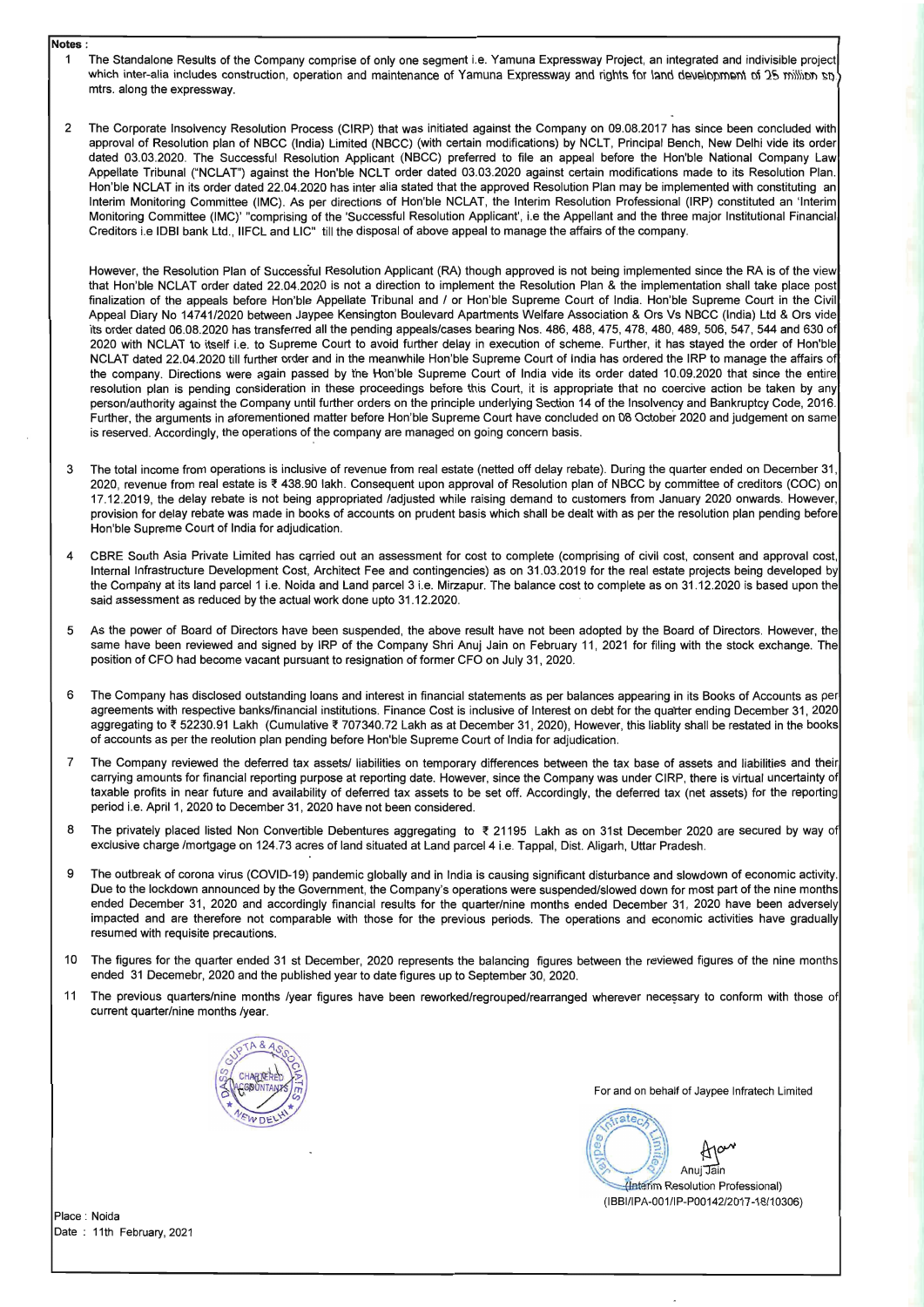# ~-------------. **•**  DASS GUPTA & ASSOCIATES ~-------------. **•**

TeI,No.:-011-46111000 CHARTERED ACCOUNTANTS

B-4, Gulmohar Park New Delhi - 110049 admin@dassgupta.com

Independent Auditor's Limited Review Report on the Unaudited Standalone Financial Results of JAYPEE INFRATECH LIMITED for the quarter and nine month ended on December 31, 2020 pursuant to the requirement of Regulation 33 and Regulation 52 of the Securities and Exchange Board of India (Listing Obligations and Disclosure Requirements) Regulations, 2015, as amended.

TO THE INTERIM RESOLUTION PROFESSIONAL, JAYPEE INFRATECH LIMITED, NOIDA

- 1. We have reviewed the accompanying statement of Unaudited Standalone Financial Results of JAYPEE INFRATECH LIMITED ("the Company") for the quarter and nine month ended on December 31, 2020 together with the notes thereon (hereinafter referred to as "the Statement" and initialed for the purpose of identification) being submitted by the Company pursuant to the requirement of Regulation 33 and Regulation 52 of the Securities and Exchange Board of India (Listing Obligations and Disclosure Requirements) Regulations, 2015 ('Usting Regulations') as amended, read with SEBI Circular No. CIR/CFD/CMD1/44/2019 dated March 29, 2019 ('the Circular').
- 2. The company was undergoing Corporate Insolvency Resolution Process ("CIRP") in terms of the provisions of the Insolvency & Bankruptcy Code, 2016 ("IBC") vide order dated 09.08.2017 and 14.08.2018 passed by the Hon'ble National Company law Tribunal ("NClT") Allahabad read with order dated 09.08.2018 passed by the Hon'ble Supreme Court of India in Writ Petition (Civil) No. 744/2017 and order dated 06.11.2019 passed by the Hon'ble Supreme Court of India in the matter of Jaiprakash Associates ltd. & Anr. Vs. IDBI Bank ltd. & Anr. As per Section 20 of the Insolvency Code, management & operations of the Company were being managed by Interim Resolution Professional (IRP) Mr. Anuj Jain, on a Going Concern Basis.



The Committee of Creditor *("COC")* approved the Resolution Plan of NBCC India Limited ("NBCC") on 17.12.2019. The Hon'ble NClT, Principal Bench (Delhi) vide its order dated 03.03.2020 approved the Resolution Plan of NBCC. However, the Resolution Plan was not implemented and NBCC filed an appeal against Hon'ble NClT order on 20.03.2020 with Hon'ble National Company law Appellate Tribunal (NClAT).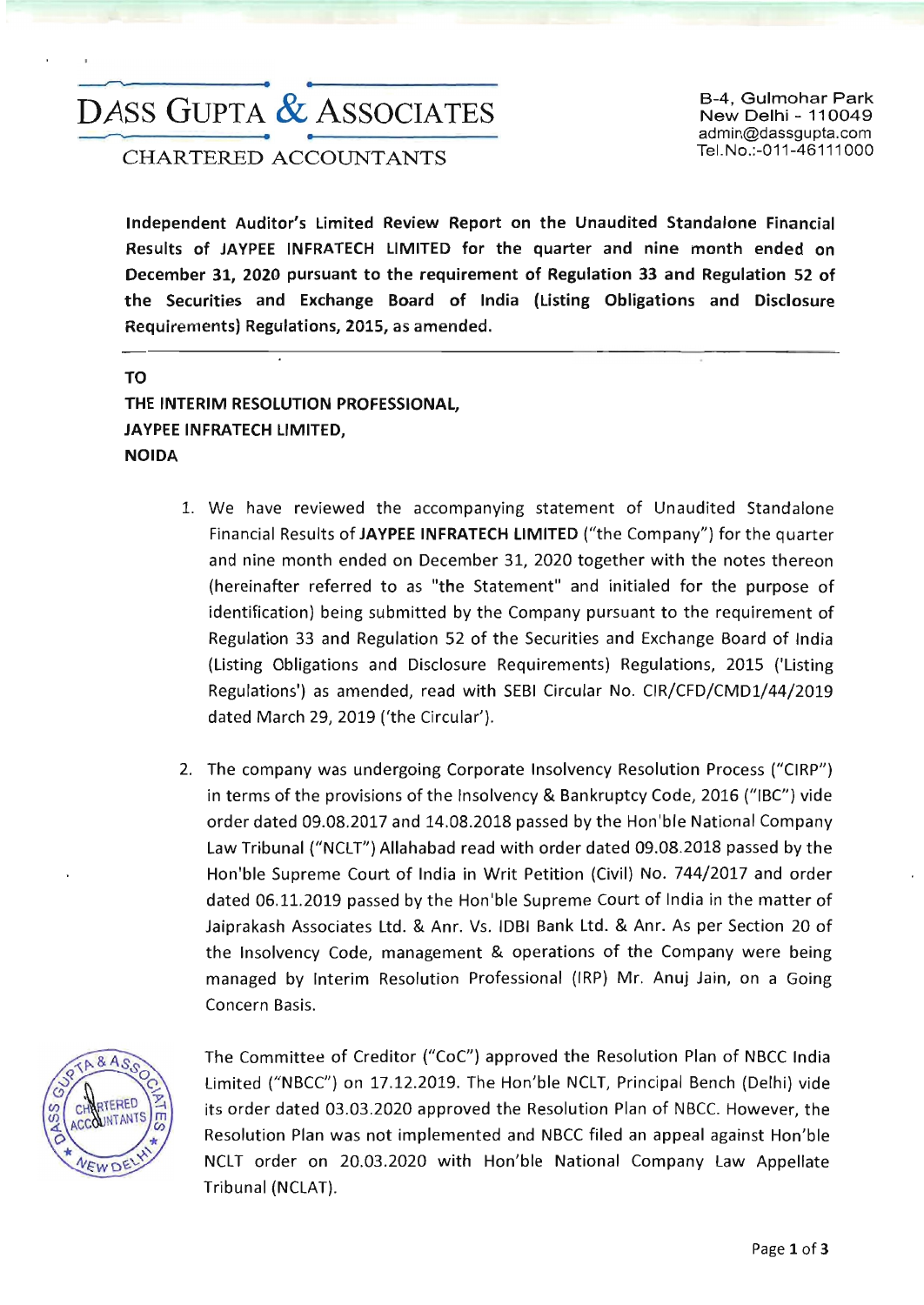Further, Hon'ble NCLAT vide its order dated 22.04.2020 provides that the approved Resolution Plan may be implemented subject to outcome of appeal and IRP may constitute an Interim Monitoring Committee ("IMC") comprising of IRP, NBCC and three largest lenders of JIL i.e. lOBI Bank Limited, India Infrastructure Limited (IIFCL) and Life Insurance Corporation of India (Lie). IMC, in its first meeting dated 27.04.2020, determined role, responsibilities, powers and functions of IMC including manage the operations of the company as going concern.

Hon'ble Supreme Court of India vide order dated 06.08.2020 directed all appeals pending before the Hon'ble NCLAT shall stand transferred to this Court. Hon'ble Supreme Court further directed the IRP to continue to manage the affairs of the company and there shall be ad interim stay of the operation of the impugned Hon'ble NCLAT order dated 22.04.2020. Further, directions were passed by the Hon'ble Supreme Court of India vide order dated 10.09.2020 that since the entire resolution plan is pending consideration in these proceedings before this Court, it is appropriate that no coercive action be taken by any person/authority against the Company until further orders on the principle underlying Section 14 of the Insolvency and Bankruptcy Code, 2016. Further, Hon'ble Supreme Court of India vide its order dated 08.10.2020 has reserved its judgment. Accordingly, the operations of the company are managed on going concern basis.

- 3. The Preparation of the Statement in accordance with the recognition and measurement principles laid down in Indian Accounting Standard 34, (Ind AS 34) "Interim Financial Reporting" prescribed under Section 133 of the Companies Act, 2013 read with relevant Rules issued thereunder and other accounting principles generally accepted in India, is the responsibility of the Company's Management and has been signed by IRP of the company.
- 4. We conducted our review of the Statement in accordance with the Standard on Review Engagements (SRE) 2410 "Review of Interim Financial Information Performed by the Independent Auditor of the Entity", issued by the Institute of Chartered Accountants of India. This Standard requires that we plan and perform the review to obtain moderate assurance as to whether the Statement is free of material misstatement. A review is limited primarily to inquiries of Company personnel and analytical procedures applied to financial data and thus provide less assurance than an audit. We have not performed an audit and accordingly, we do not express an audit opinion.

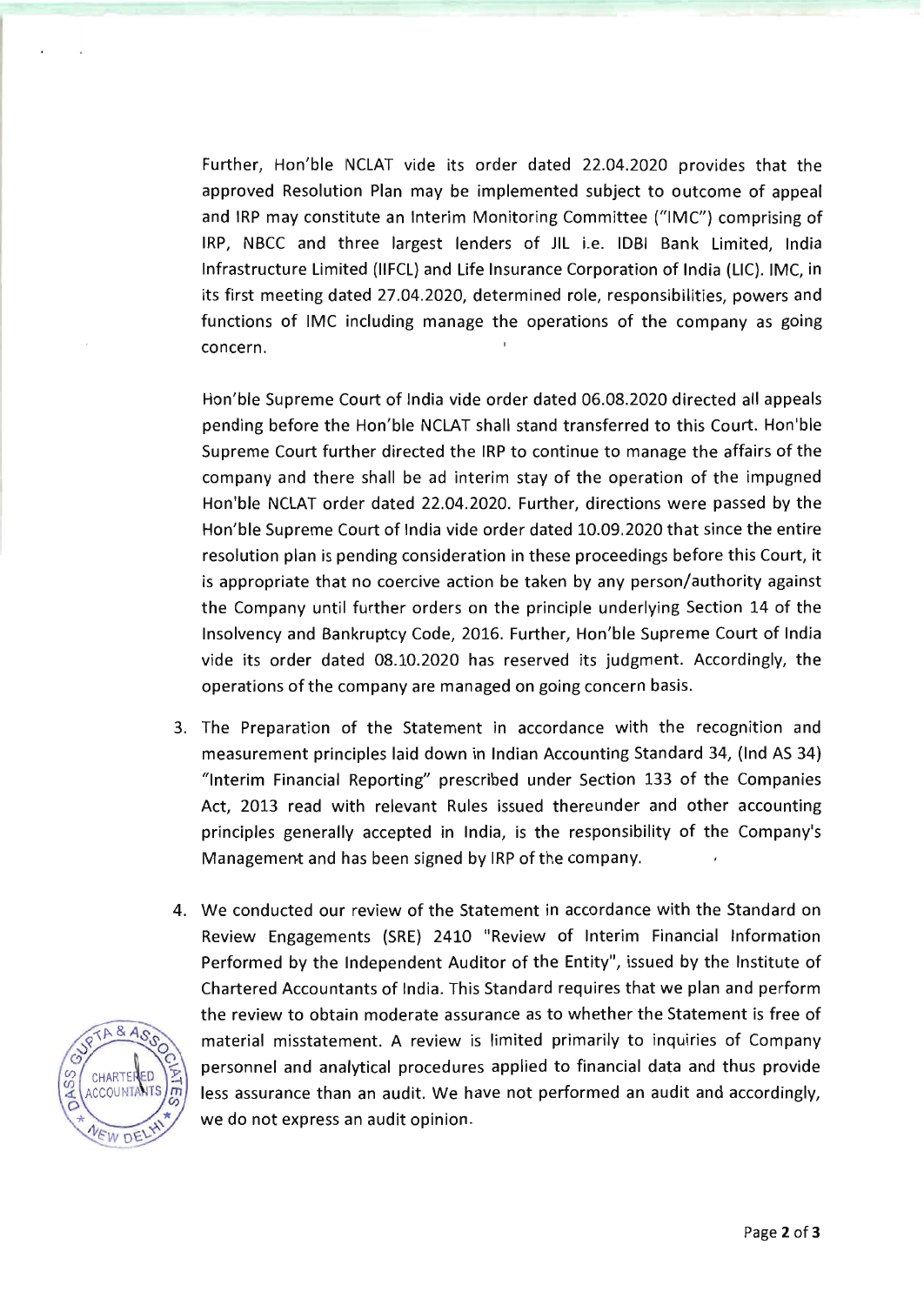- 5. We draw attention to
	- a) Notes no. 2 & 6 to the accompanying statement of Unaudited Standalone Financial Results which describes the status of Corporate Insolvency Resolution Process of the Company under Insolvency and Bankruptcy Code, 2016 ('the Code') and related matters.
	- b) Note no. 4 to the accompanying statement of Unaudited Standalone Financial Results regarding disclosure of balance cost estimates based on Independent Consultants 'Report which may vary based on the factors prevailing at the time of actual execution.

Our conclusion on the Statement is not modified in respect of above matters.

6. Based on our review conducted and procedures performed as stated in paragraph 4 above, nothing has come to our attention that causes us to believe that the accompanying Statement of Unaudited Standalone Financial Results read with Notes thereon, prepared in accordance with the recognition and measurement principles laid down in the applicable Indian Accounting Standard ("lnd AS") specified under Section 133 of the Companies Act, 2013 as amended, read with relevant Rules and other recognized accounting practices and policies thereon, has not disclosed the information required to be disclosed in terms of the Listing Regulation, read with the Circular, including the manner in which it is to be disclosed, or that it contains any material misstatement.

For Dass Gupta & Associates Chartered Accountants Firm Registration No. 000112N

 $\mathcal{L}_{\mathcal{L}}$  $\blacksquare$ 

(eA Pankaj Mangal) Partner Membership No. 097890 UDIN: 21097890AAAAAA2374

Place: Noida

Date: 11<sup>th</sup> February, 2021

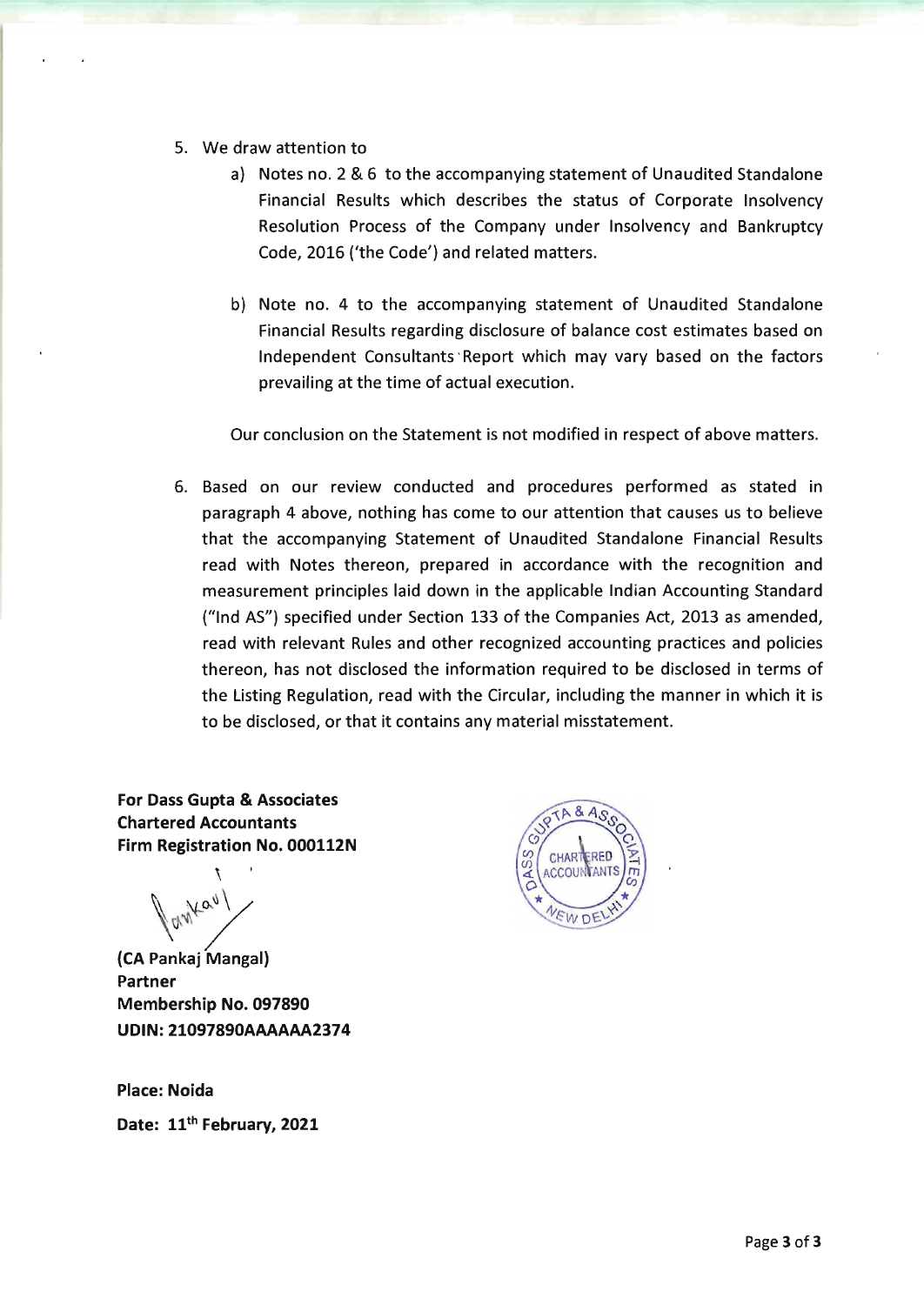# ~--------------1. **•**  DASS GUPTA & ASSOCIATES

B-4, Gulmohar Park New Delhi - 110049 admin@dassgupta.com TeI.No.:- 011-46111000

Independent Auditor's Limited Review Report on the Unaudited Consolidated Financial Results of JAYPEE INFRATECH LIMITED for the quarter and nine month ended on December 31,2020 pursuant to the requirement of Regulation 33 and Regulation 52 of the Securities and Exchange Board of India (Listing Obligations and Disclosure Requirements) Regulations, 2015, as amended.

TO THE INTERIM RESOLUTION PROFESSIONAL, JAYPEE INFRATECH LIMITED, NOIDA

- 1. We have reviewed the accompanying statement containing the Unaudited Consolidated Financial Results of JAYPEE INFRATECH LIMITED (hereinafter referred to as "the Holding Company") and its subsidiary (the Holding Company and its subsidiary together referred to as "the Group") for the quarter and nine month ended on December 31, 2020 together with the notes thereon (hereinafter referred to as "the Statement" and initialed for the purpose of identification) being submitted by the Holding Company pursuant to the requirement of Regulation 33 and Regulation 52 of the Securities and Exchange Board of India (Listing Obligations and Disclosure Requirements) Regulations, 2015 ('Listing Regulations') as amended, read with SEBI Circular No. CIR/CFD/CMD1/44/2019 dated March 29, 2019 (/the Circular').
- 2. The Holding company was undergoing Corporate Insolvency Resolution Process ("CIRP") in terms of the provisions of the Insolvency & Bankruptcy Code, 2016 ("IBC") vide order dated 09.08.2017 and 14.08.2018 passed by the Hon'ble National Company law Tribunal ("NClT") Allahabad read with order dated 09.08.2018 passed by the Hon'ble Supreme Court of India in Writ Petition (Civil) No. 744/2017 and order dated 06.11.2019 passed by the Hon'ble Supreme Court of India in the matter of Jaiprakash Associates ltd. & Anr. Vs. lOBI Bank ltd. & Anr. As per Section 20 of the Insolvency Code, management & operations of the Holding Company were being managed by Interim Resolution Professional (IRP) Mr. Anuj Jain, on a Going Concern Basis.



The Committee of Creditors ("COC') approved the Resolution Plan of NBCC India Limited ("NBCC") on 17.12.2019. The Hon'ble NCLT, Principal Bench (Delhi) vide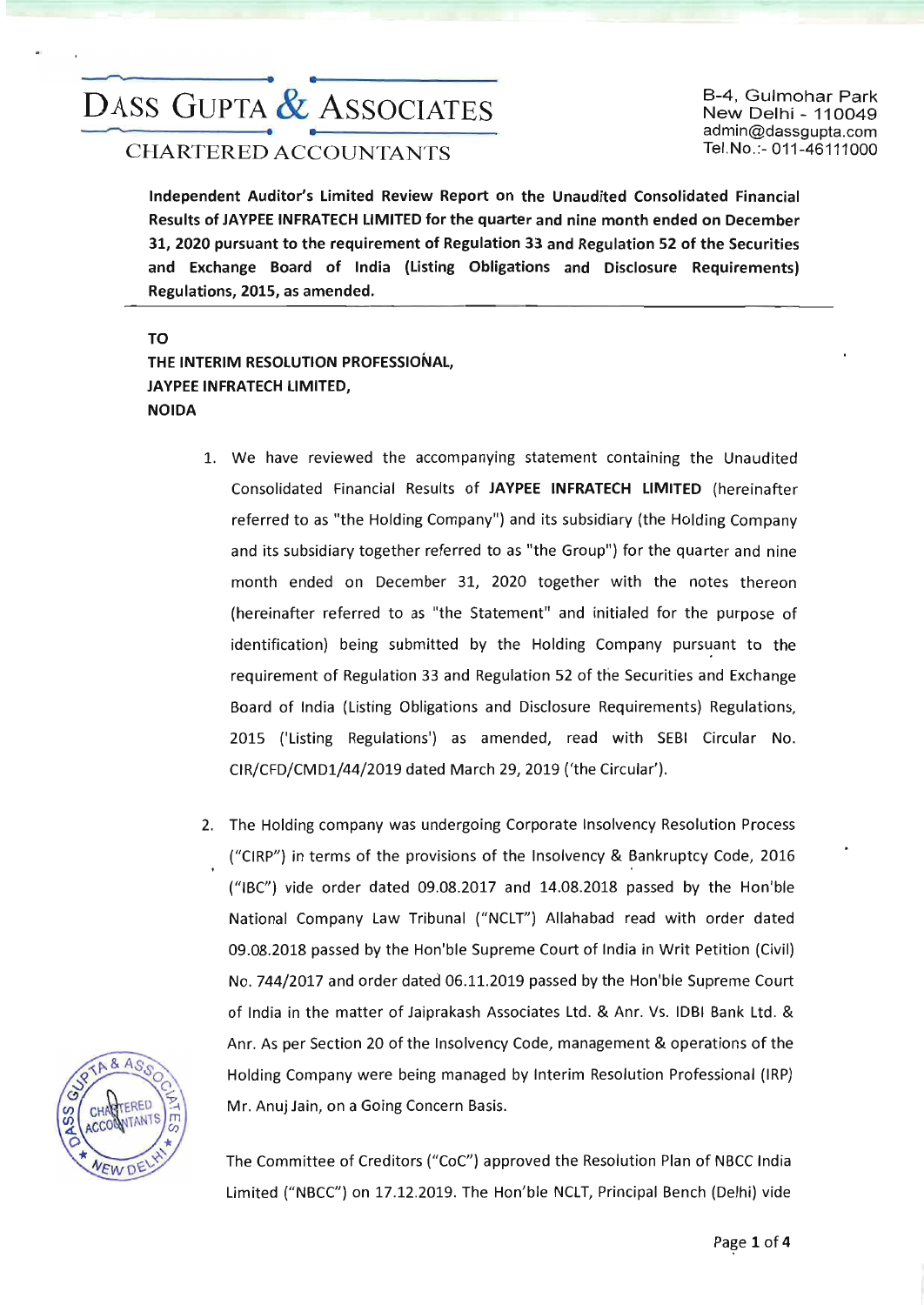its order dated 03.03.2020 approved the Resolution Plan of NBCC. However, the Resolution Plan was not implemented and NBCC filed an appeal against Hon'ble NCLT order on 20.03.2020 with Hon'ble National Company Law Appellate Tribunal (NCLAT).

Further, Hon'ble NCLAT vide its order dated 22.04.2020 provides that the approved Resolution Plan may be implemented subject to outcome of appeal and IRP may constitute an Interim Monitoring Committee ("IMC") comprising of IRP, NBCC and three largest lenders of JIL i.e. IDBI Bank Limited, India Infrastructure Limited (IIFCL) and Life Insurance Corporation of India (LIC). IMC, in its first meeting dated 27.04.2020, determined role, responsibilities, powers and functions of IMC including manage the operations of the holding company as going concern.

Hon'ble Supreme Court of India vide order dated 06.08.2020 directed all appeals pending before the Hon'ble NCLAT shall stand transferred to this Court. Hon'ble Supreme Court further directed the IRP to continue to manage the affairs of the company and there shall be ad interim stay of the operation of the impugned Hon'ble NCLAT order dated 22.04.2020. Further, directions were passed by the Hon'ble Supreme Court of India vide order dated 10.09.2020 that since the entire resolution plan is pending consideration in these proceedings before this Court, it is appropriate that no coercive action be taken by any person/authority against the Holding company until further orders on the principle underlying Section 14 of the Insolvency and Bankruptcy Code, 2016. Further, Hon'ble<br>Supreme Court of India vide its order dated 08.10.2020 has reserved its judgment. Accordingly, the operations of the holding company are managed on going concern basis.

3. This Statement is the responsibility of the Holding Company's Management and has been signed by IRP of the Company and prepared in accordance with the recognition and measurement principles laid down in Indian Accounting Standard 34, (Ind AS 34) "Interim Financial Reporting" prescribed under Section 133 of the Companies Act, 2013 read with relevant Rules issued there under and other accounting principles generally accepted in India. Our responsibility is to express a conclusion on the Statement based on our review.

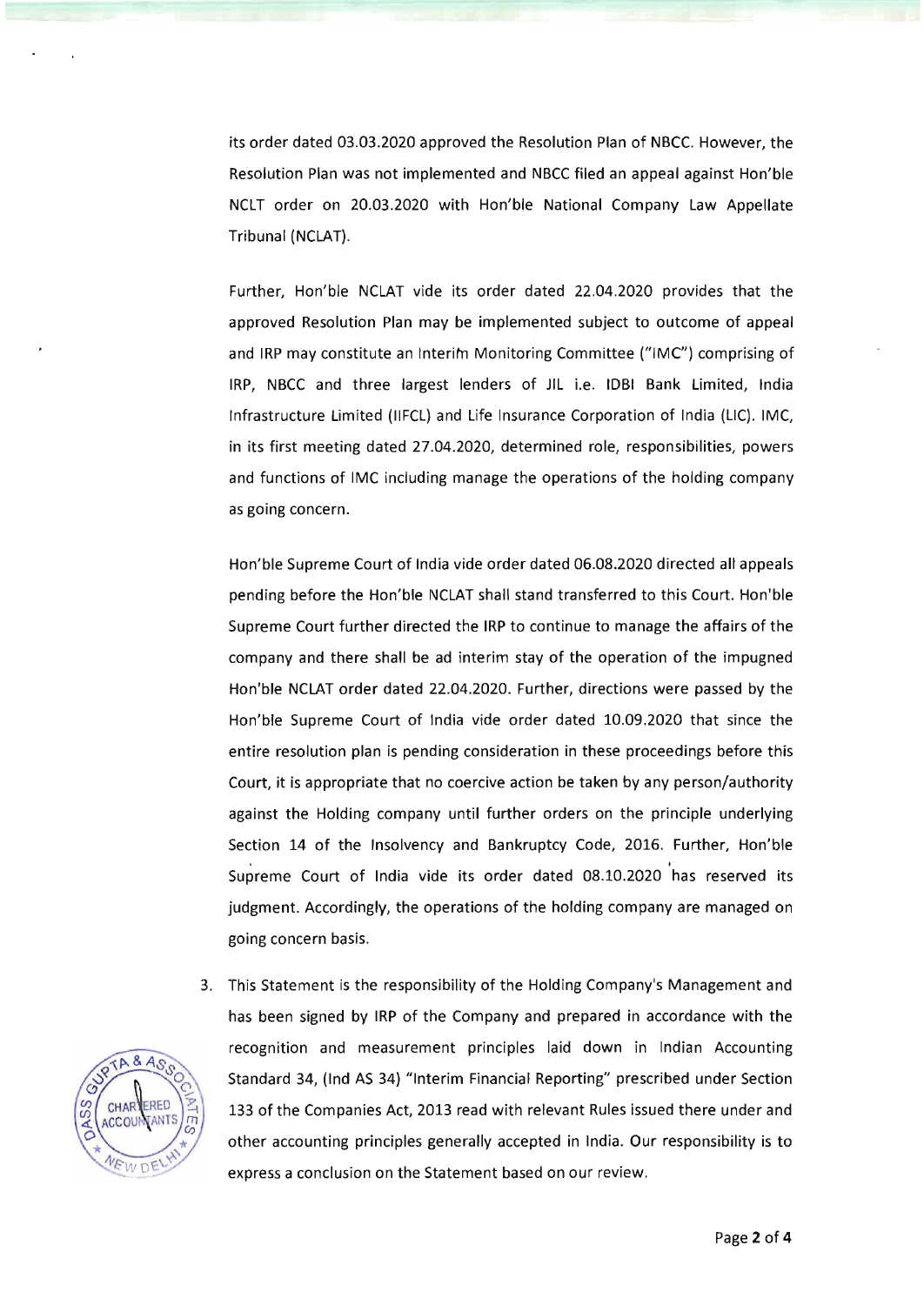4. We conducted our review in accordance with the Standard on Review Engagements (SRE) 2410 "Review of Interim Financial Information Performed by the Independent Auditor of the Entity", issued by the Institute of Chartered Accountants of India. This Standard requires that we plan and perform the review to obtain moderate assurance as to whether the Statement is free of material misstatement. A review is limited primarily to inquiries of Company personnel and analytical procedures applied to financial data and thus provide less assurance than an audit. We have not performed an audit and accordingly, we do not express an audit opinion.

We also performed procedures in accordance with the Circular issued by the Securities and Exchange Board of India under Regulations 33(8) of the Listing Regulations, as amended, to the extent applicable.

- 5. The accompanying statement includes the results of Jaypee Healthcare Limited (wholly owned subsidiary of the Holding Company) which was reviewed by us.
- 6. We draw attention to
	- a) Note no. 2 & 6 to the accompanying statement of Unaudited Consolidated Financial Results which describes the status of Corporate Insolvency Resolution Process of the Company under Insolvency and Bankruptcy Code, 2016 ('the Code') and related matters.
	- b) Note no. 4 to the accompanying statement of Unaudited Consolidated Financial Results regarding disclosure of balance cost estimates based on Independent Consultants Reports which may vary based on the factors prevailing at the time of actual execution.

Our conclusion on the Statement is not modified in respect of above matters.

7. Based on our review conducted and procedures performed as stated in paragraph 4 above, nothing has come to our attention that causes us to believe that the accompanying Statement of Unaudited Consolidated Financial Results read with Notes thereon, prepared in accordance with the recognition and measurement principles laid down in the applicable Indian Accounting Standard ("Ind AS") specified under Section 133 of the Companies Act, 2013 as amended, read with relevant Rules and other recognized accounting practices and policies